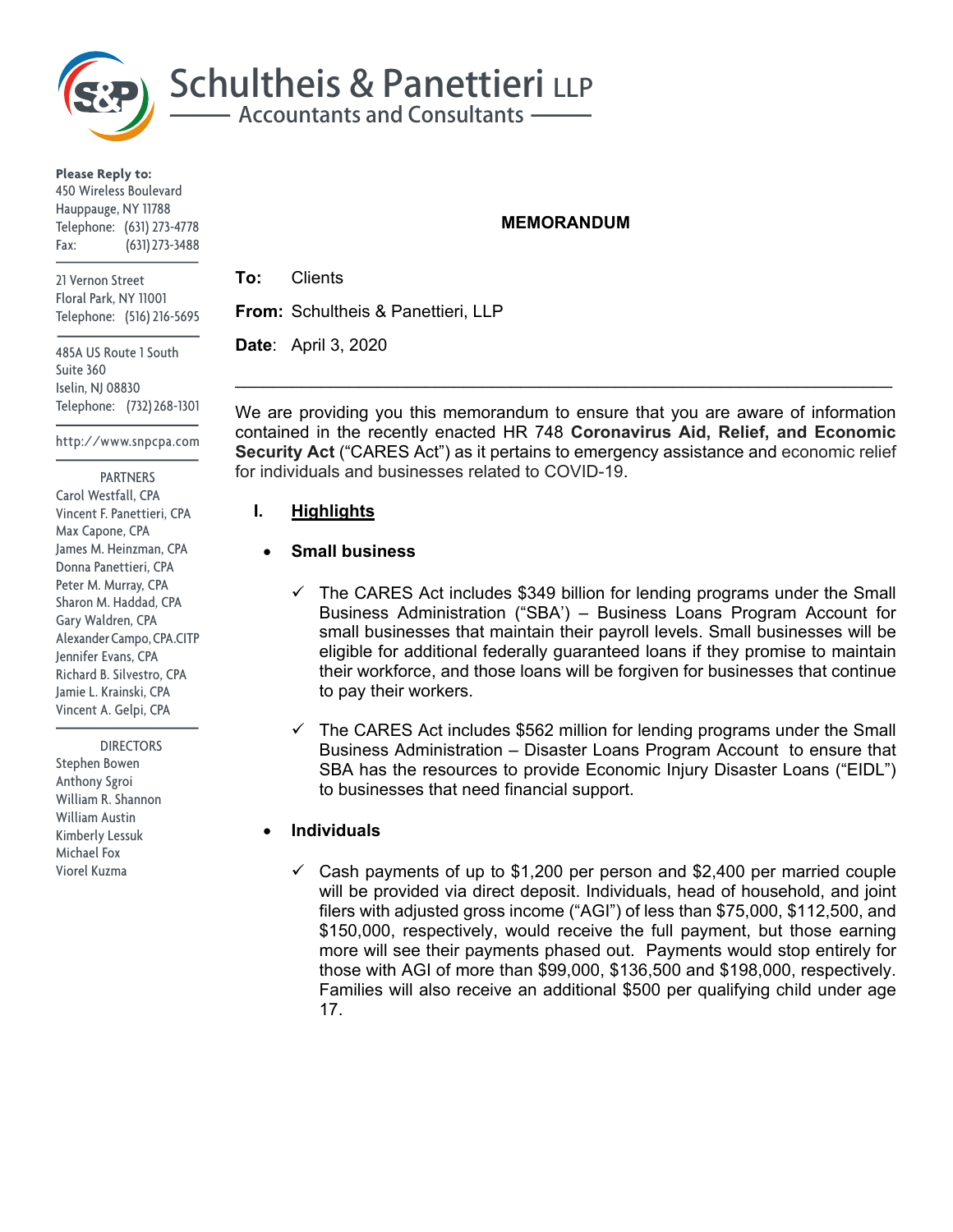- $\checkmark$  Unemployment Insurance will provide an additional \$600 per week for up to four months. The federal government will extend unemployment insurance benefits for an additional 13 weeks through December 31, 2020 after state unemployment insurance benefits end. In addition, self-employed, independent contractors, gig workers, and those who would otherwise not qualify for state unemployment insurance can participate.
- $\checkmark$  Relief available in regard to Retirement Plans:
	- o Waiver of the 10% early withdrawal penalty for COVID-19 distributions up to \$100,000 retroactive to January 1, 2020.
	- o COVID-19 distributions can be repaid over a 3-year period.
	- o Participants can self-certify eligibility for COVID-19 distribution.
	- o Income tax deferral due on COVID-19 distribution over a 3-year period.
	- o The 20% mandatory federal income tax withholding is waived but the distribution is still subject to the 10% withholding rules unless waived by the participant.
	- o The 401K loan limit increased to \$100,000.
	- o The 401K loan repayment schedule is delayed for one year.
	- o Required Minimum Distributions (RMDs) are suspended for defined contribution plans.

#### **Large corporations**

 $\checkmark$  \$500 billion will be allotted to provide loans and other investments that will be overseen by the Treasury Department inspector general. These loans will not exceed five years and cannot be forgiven.

#### **Hospitals and health care**

 $\checkmark$  \$140 billion to support the U.S. health system - \$100 billion of which will be injected directly into hospitals. The remaining will be dedicated to providing personal and protective equipment for health care workers, testing supplies, increased workforce and training, accelerated Medicare payments, and supporting the CDC, among other health investments.

#### **States and local governments**

 $\checkmark$  State, local and tribal governments will receive \$150 billion including \$30 billion to be set aside for states and educational institutions, \$45 billion for disaster relief, and \$25 billion for transit programs.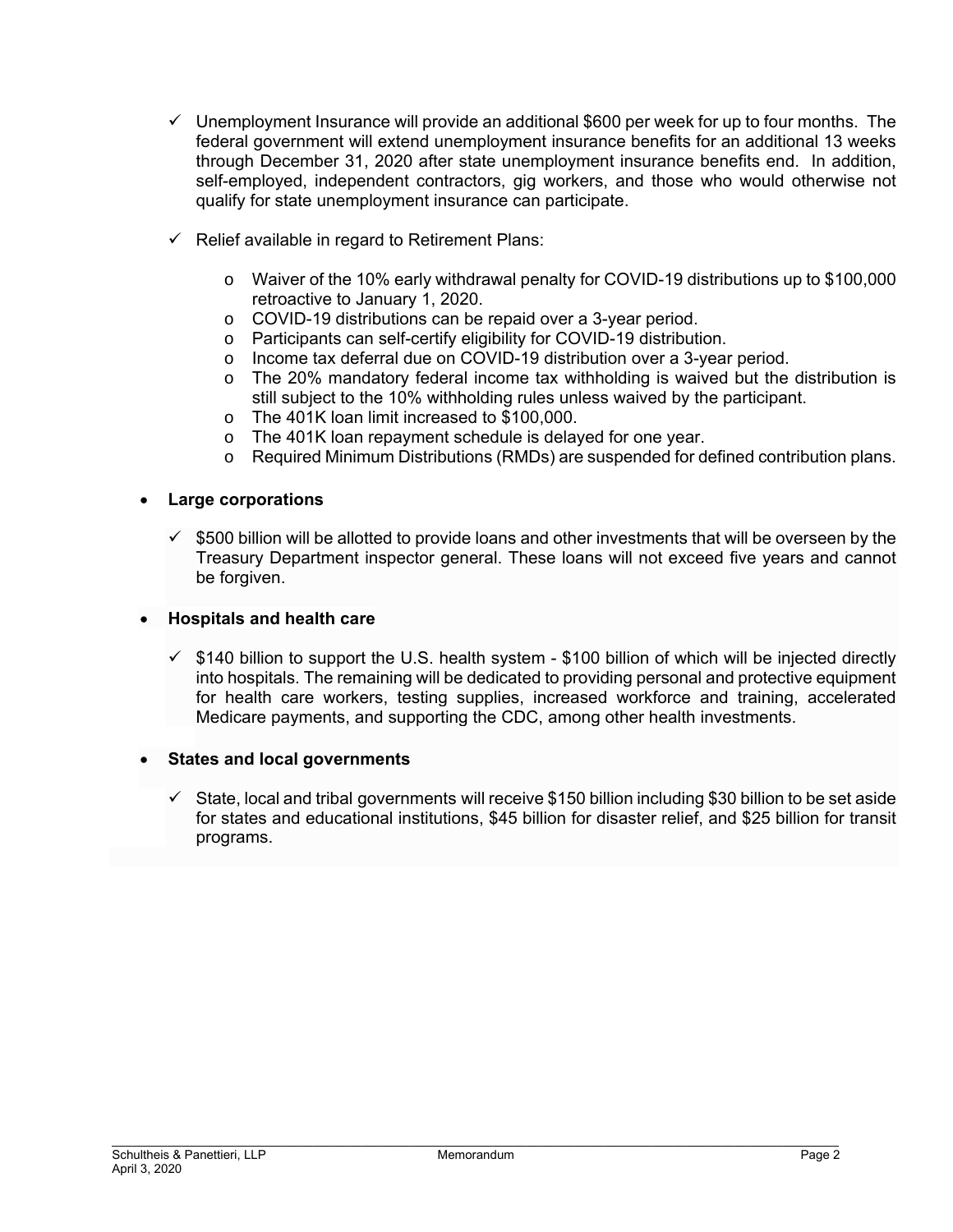## **II. Impact on Nonprofit Organizations – 501(c)(3) and 501(c)(19) organizations only**:

*501(c)(3) – an entity organized and operated exclusively for religious, charitable, scientific, testing for public safety, literary, or educational purposes, or to foster national or international amateur sports, or prevention of cruelty for children or animals.*

*501(c)(19) – a post, organization, auxiliary unit, etc. of past or present members of the Armed Forces of the United States.*

## **Option #1**

Apply for a Small Business Administration ("SBA") interruption loan under the **Paycheck Protection Program** of up to \$10 million with an advance up to \$1 million.

- Maximum amount is 250 percent of their average monthly payroll costs incurred in the one-year period before the date of the loan, up to a total of \$10 million. This amount is intended to cover 8 weeks of payroll costs and any additional amounts for making payments towards debt obligations. This 8-week period may be applied to any time frame between February 15, 2020 and June 30, 2020.
- Proceeds must be used for payroll costs, health care benefits, mortgage interest, rent; utilities, and interest on outstanding debt.
- Application deadline is June 30, 2020.
- As dictated by the US Department of Treasury, all loans under this program will have the following terms and conditions:
	- $\checkmark$  Interest rate of 1.0%
	- $\checkmark$  Maturity of 2 years
	- $\checkmark$  First payment deferred for six months
	- $\times$  100% guarantee by SBA
	- $\checkmark$  No collateral
	- $\checkmark$  No personal guarantees
	- $\checkmark$  No borrower or lender fees payable to SBA
	- $\checkmark$  Loan forgiveness if proceeds used for payroll costs and other designated business operating expenses in the 8 weeks following the date of loan origination (due to likely high subscription, it is anticipated that not more than 25% of the forgiven amount may be for non-payroll costs).
		- o Expenses for the eight-week period after the origination of the loan will be analyzed by the lender. Any portion of the loan used to make payroll, pay for utilities, rent, mortgage, and existing business debt may be forgiven, dollar for dollar. The borrower is not responsible for the interest accrued in the 8-week covered period if the full principal is forgiven.
		- o To receive this dollar-for-dollar loan forgiveness, workers need to remain employed through the end of June.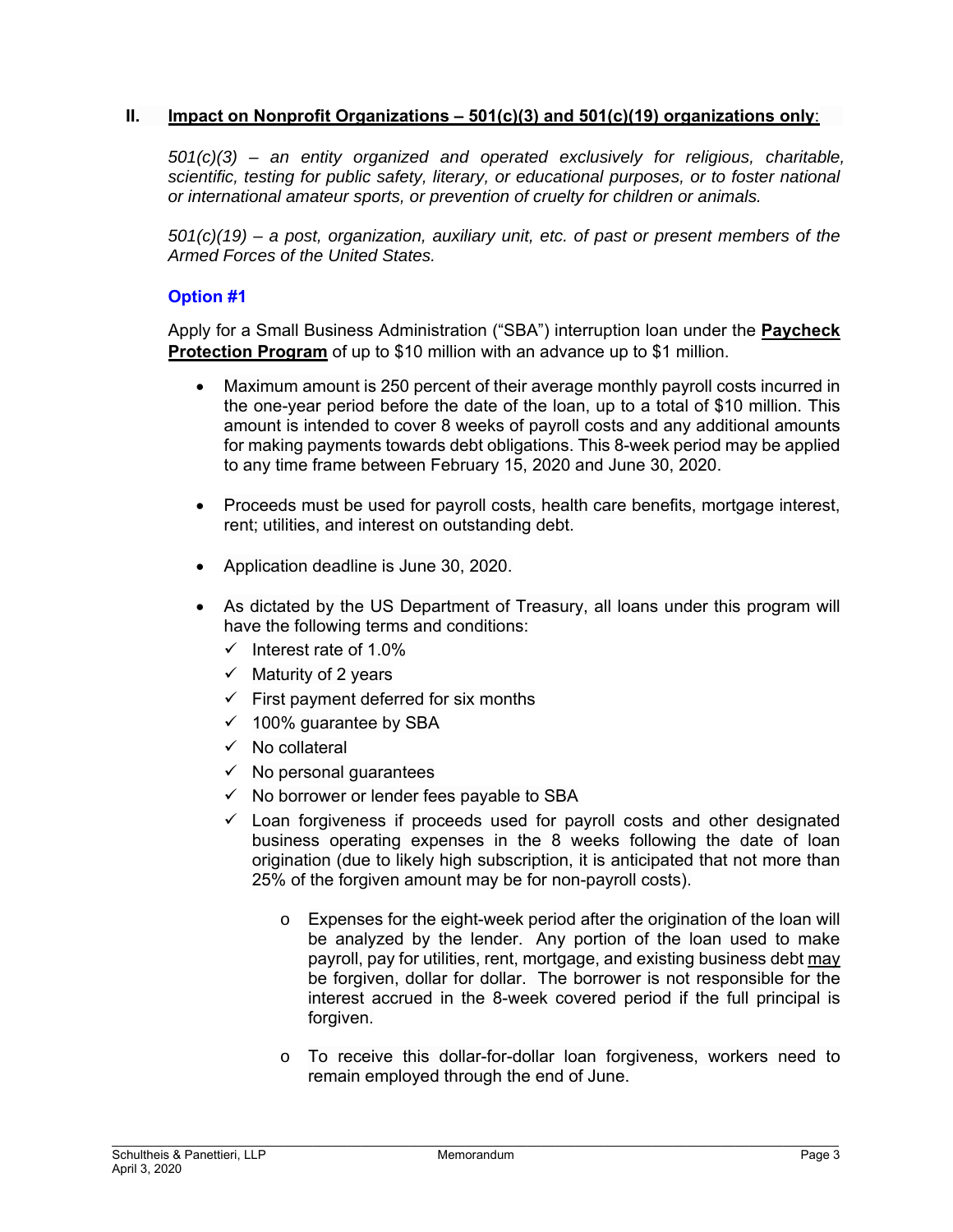o In the case of reduced headcount, lenders may reduce the amount of forgiveness for businesses that lay off employees during the first eight weeks following the loan. If wages of employees who earn less than \$100,000 a year are reduced, the level of forgiveness may also get reduced. Businesses that have already let employees go before accepting the loan will not be subject to such penalties. And if those businesses rehire employees after accepting the loan, they'll receive additional credit to cover their wages.

**"Payroll costs"** are very broadly defined to include salary, wage, commission, or similar compensation, payment of cash tip or equivalent, payment for vacation, parental, family, medical, or sick leave, allowance for dismissal or separation, payment required for the provisions of group health care benefits, including insurance premiums, payment of any retirement benefit, and payment of state or local tax assessed on the compensation of employees.

Excluded from payroll costs are amounts attributable to payroll in excess of \$100,000 per employee and amounts for which you are getting credit under the Families First Coronavirus Response Act ("FFCRA").

# **Option #2**

The CARES Act also created the **Employee Retention Payroll Tax Credits Program**. The amount of the employee retention payroll tax credit generally equals 50% of the "qualified wages" paid by "eligible employers" but the amount of "qualified wages" considered for an individual employee shall not exceed \$10,000.

An "eligible employer" means any employer conducting a trade or business in 2020 including tax-exempt entities—the operations of which have been fully or partially suspended as a result of a government order limiting commerce, travel, or group meetings, or that have experienced a reduction over 50 percent in quarterly receipts measured against the same quarter last year.

For eligible large employers (average of 100 or more full time employees in 2019), "qualified wages" means wages paid to an employee who is not performing services for the employer due to COVID-19. For eligible small employers (average of less than 100 full time employees in 2019), "qualified wages" include all wages paid by the employer regardless of whether the employee is performing services for the employer. The number of an employer's full-time employees in 2019 is determined under the methodology established under the Affordable Care Act.

The credit applies against the employer's share of Social Security tax. To the extent that the credit exceeds the employer's share of Social Security taxes for the quarter, the excess will be refunded to the employer. The CARES Act grants the IRS the authority to advance tax credit payments to eligible employers and to waive failure to deposit penalties for employers that do not make payroll tax deposits in anticipation of receiving the credit. The credit will apply to wages paid between March 13, 2020 and December 31, 2020.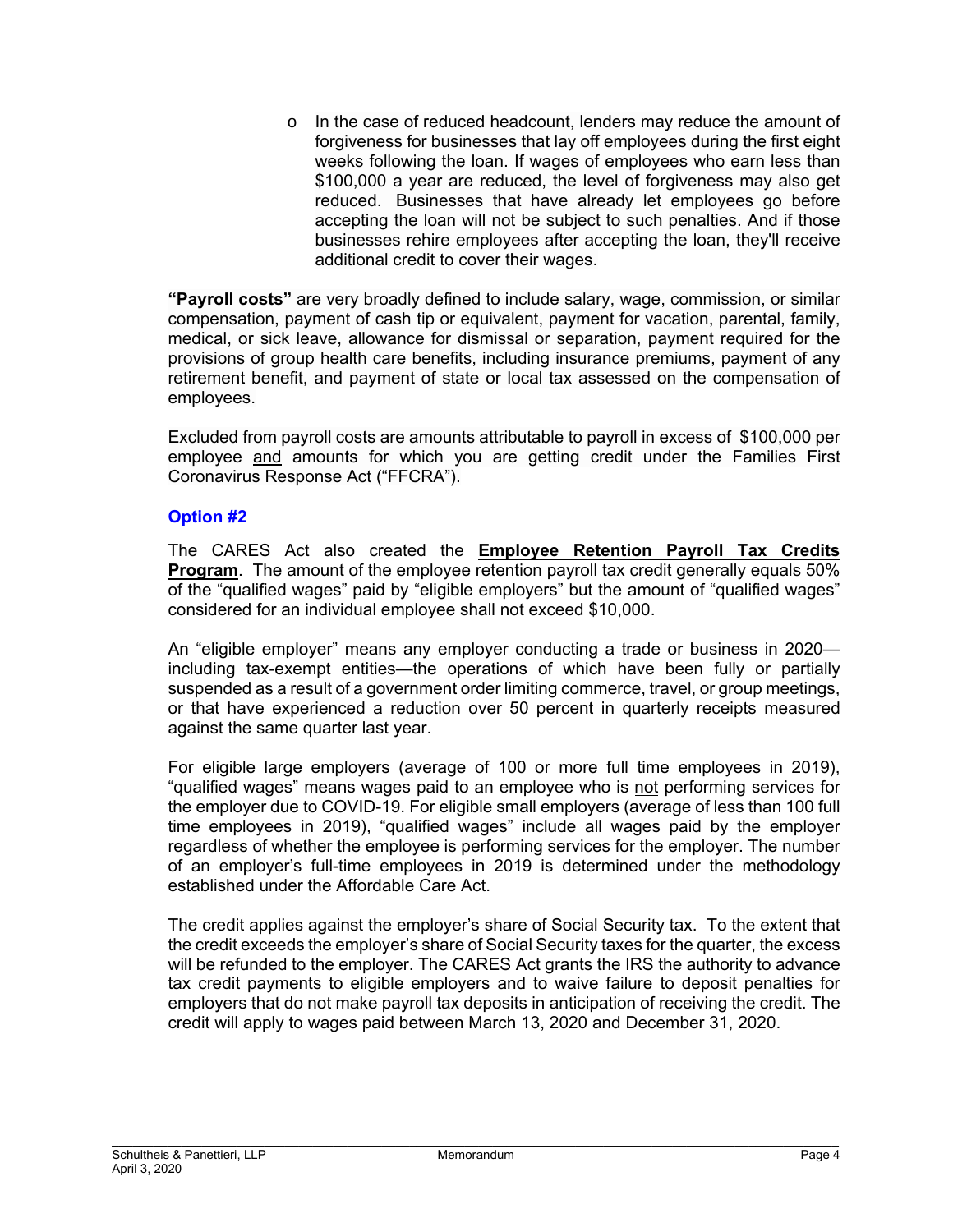The CARES Act generally provides that (1) "wages" do not include wages taken into account under FFCRA for purposes of computing the tax credit attributable to sick leave wages and expanded family and medical leave wages (and corresponding "qualified health expenses") and (2) an employer receiving a small business interruption loan is not eligible for employee retention payroll tax credit.

## **III.** Impact on Nonprofit Organizations - all other organizations not exempt under **501(c)(3) or 501(c)(19)**:

## **Option #1**

**Economic Injury Disaster Loan ("EIDL")** offered through Small Business Administration ("SBA").

- This is not a new program under the CARES Act SBA has always offered this type of loan product.
- Under the CARES Act, for the period January 1, 2020 through December 31, 2020, eligibility is expanded to include sole proprietors, independent contractors, cooperatives, private non-profits and ESOPS with not more than 500 employees.
- Under the CARES Act, a \$10,000 emergency advance is available within 3 days after applying; if the application is denied, the applicant is not required to repay \$10,000 advance.
- The Economic Injury Disaster Loan program provides small businesses with working capital loans of up to \$2 million that can provide vital economic support to small businesses to help overcome the temporary loss of revenue they are experiencing. The loan advance will provide economic relief to businesses that are currently experiencing a temporary loss of revenue. Funds will be made available within three days of a successful application, and this loan advance will not have to be repaid.
- The Economic Injury Disaster Loans have up to a 30-year term and amortization (determined on a case-by-case basis).
- Economic Injury Disaster Loans carry interest rates up to 3.75% for companies and up to 2.75% for private non-profits, as well as principal and interest deferment for up to 4 years. The loans may be used for expenses that could have been met had the disaster not occurred, including payroll and other operating expenses.

### **Option #2**

The CARES Act also created the **Employee Retention Payroll Tax Credits Program**. The amount of the employee retention payroll tax credit generally equals 50% of the "qualified wages" paid by "eligible employers" but the amount of "qualified wages" considered for an individual employee shall not exceed \$10,000.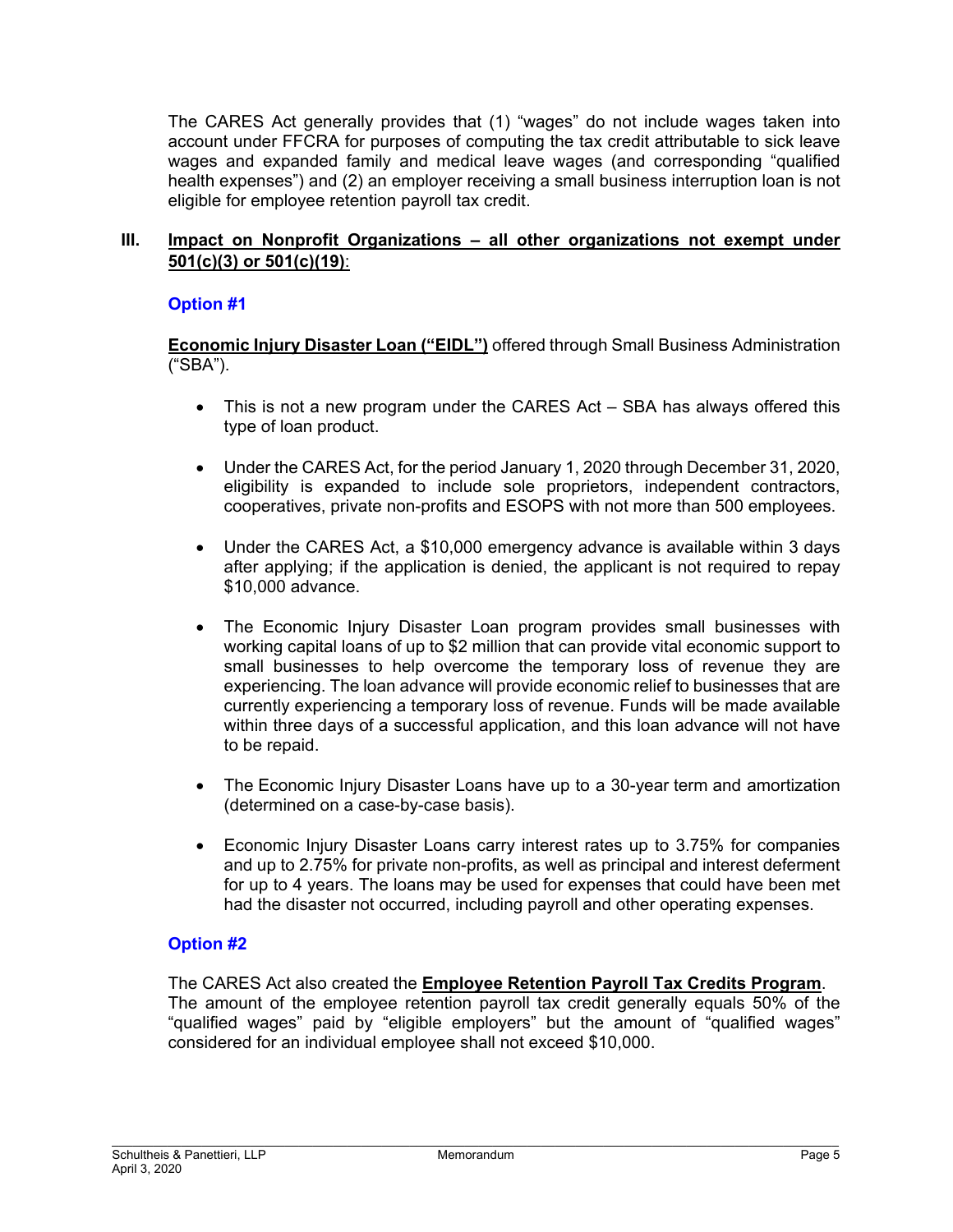An "eligible employer" means any employer conducting a trade or business in 2020 including tax-exempt entities—the operations of which have been fully or partially suspended as a result of a government order limiting commerce, travel, or group meetings, or that have experienced a reduction over 50 percent in quarterly receipts measured against the same quarter last year.

For eligible large employers (average of 100 or more full time employees in 2019), "qualified wages" means wages paid to an employee who is not performing services for the employer due to COVID-19. For eligible small employers (average of less than 100 full time employees in 2019), "qualified wages" include all wages paid by the employer regardless of whether the employee is performing services for the employer. The number of an employer's full-time employees in 2019 is determined under the methodology established under the Affordable Care Act.

The credit applies against the employer's share of Social Security tax. To the extent that the credit exceeds the employer's share of Social Security taxes for the quarter, the excess will be refunded to the employer. The CARES Act grants the IRS the authority to advance tax credit payments to eligible employers and to waive failure to deposit penalties for employers that do not make payroll tax deposits in anticipation of receiving the credit. The credit will apply to wages paid between March 13, 2020 and December 31, 2020.

The CARES Act generally provides that (1) "wages" do not include wages taken into account under FFCRA for purposes of computing the tax credit attributable to sick leave wages and expanded family and medical leave wages (and corresponding "qualified health expenses") and (2) an employer receiving a small business interruption loan is not eligible for employee retention payroll tax credit.

## **IV. Other relevant business tax provisions under the CARES Act available to all organizations**

### Employer portion of Social Security payroll tax payment deferral

The CARES Act generally provides for deferral for the employer portion of any Social Security taxes for the period beginning on March 27, 2020 and ending before January 1, 2021 (the "Payroll Tax Deferral Period")

- 50% of the employer portion of any Social Security taxes for the Payroll Tax Deferral Period are generally deferred until December 31, 2021 and
- the remaining amount of the employer portion of any Social Security taxes are generally deferred until December 31, 2022.

The CARES Act states that the deferral of the employer portion of Social Security taxes generally does not apply if the employer has any loan authorized by the Small Business Administration forgiven under the CARES Act.